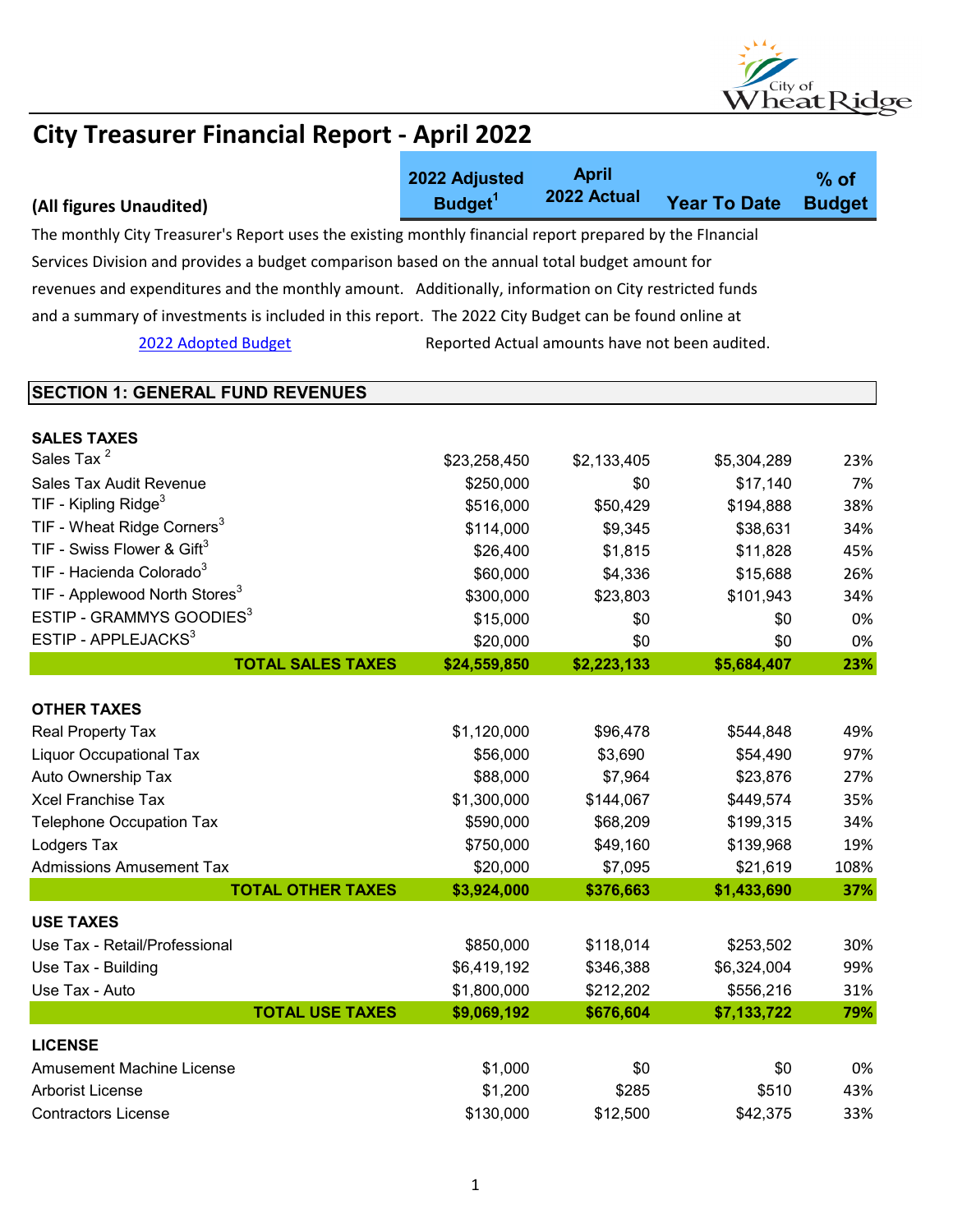

|                                     | 2022 Adjusted       | <b>April</b> |                     | $%$ of        |
|-------------------------------------|---------------------|--------------|---------------------|---------------|
| (All figures Unaudited)             | Budget <sup>1</sup> | 2022 Actual  | <b>Year To Date</b> | <b>Budget</b> |
| Liquor License Fee                  | \$17,000            | \$728        | \$3,885             | 23%           |
| Short-term Rental License Fee       | \$18,000            | \$4,200      | \$8,000             | 0%            |
| <b>Building Permits</b>             | \$2,102,760         | \$132,517    | \$1,638,696         | 78%           |
| <b>Street Cut Permits</b>           | \$250,000           | \$28,103     | \$73,889            | 30%           |
| <b>Cable TV Permits</b>             | \$350,000           | \$89,878     | \$89,878            | 26%           |
| Pawn Shop License Fees              | \$10,000            | \$0          | \$0                 | 0%            |
| <b>Business License Fees</b>        | \$160,000           | \$38,220     | \$114,933           | 72%           |
| Tobacco and Vaping License Fee      | \$600               | \$0          | \$300               | 0%            |
| <b>TOTAL LICENSE</b>                | \$3,040,560         | \$306,431    | \$1,972,466         | 65%           |
| <b>INTERGOVERNMENTAL</b>            |                     |              |                     |               |
| Cigarette Tax                       | \$70,000            | \$0          | \$22,478            | 32%           |
| <b>County Road and Bridge</b>       | \$330,000           | \$170,802    | \$170,802           | 52%           |
| Arvada Ridge Redevelopment          | \$100,000           | \$0          | \$100,000           | 100%          |
| <b>Highway Users Tax</b>            | \$1,000,000         | \$91,117     | \$223,288           | 22%           |
| Motor Vehicle Registration          | \$120,000           | \$10,465     | \$36,975            | 31%           |
| Police - CATPA Auto Theft Grant     | \$88,000            | \$0          | \$0                 | 0%            |
| Police - Seat Belt Safety Grant     | \$3,000             | \$0          | \$0                 | 0%            |
| Police - Drug Overtime Grant        | \$15,000            | \$0          | \$0                 | 0%            |
| Police - Ballistic Vest Grant       | \$10,000            | \$0          | \$0                 | 0%            |
| Police - HVIDE                      | \$15,000            | \$340        | \$340               | 2%            |
| PD Post Grant                       | \$3,200             | \$0          | \$0                 | 0%            |
| <b>Court Defense Counsel Grant</b>  | \$12,000            | \$0          | \$0                 | 0%            |
| Police - Coronavirus Grant          | \$21,637            | \$0          | \$0                 | 0%            |
| Homeless Navigator IGA              | \$8,000             | \$0          | \$0                 | 0%            |
| Sustainable Program Grants          | \$0                 | \$0          | \$11,928            | 0%            |
| Police - Pedestrian Safety Grant    | \$12,500            | \$2,792      | \$3,927             | 31%           |
| Police - Fatality Reduction Grant   | \$9,679             | \$3,126      | \$3,126             | 32%           |
| <b>TOTAL INTERGOVERNMENTAL</b>      | \$1.818.016         | \$278,642    | \$572.864           | 32%           |
| <b>SERVICES</b>                     |                     |              |                     |               |
| <b>Zoning Applications</b>          | \$40,000            | \$1,350      | \$10,868            | 27%           |
| <b>Planning Reimbursement Fees</b>  | \$2,000             | \$0          | \$0                 | 0%            |
| <b>Engineering Fees</b>             | \$60,000            | \$2,944      | \$6,394             | 11%           |
| Misc. Zoning Fees                   | \$2,000             | \$56         | \$441               | 22%           |
| <b>Plan Review Fees</b>             | \$986,794           | \$15,485     | \$246,811           | 25%           |
| <b>Pavilion/Park Rental Revenue</b> | \$30,000            | \$8,316      | \$17,561            | 59%           |
| <b>Athletics Revenue</b>            | \$110,897           | \$14,795     | \$36,759            | 33%           |
| <b>Active Adult Center Revenue</b>  | \$177,625           | \$19,017     | \$58,641            | 33%           |
| <b>Parks Historic Facilities</b>    | \$20,000            | \$2,700      | \$8,917             | 45%           |
| Gen. Prog. Revenue                  | \$180,056           | \$18,268     | \$111,127           | 62%           |
| Anderson Building Revenue           | \$15,000            | \$909        | \$6,931             | 46%           |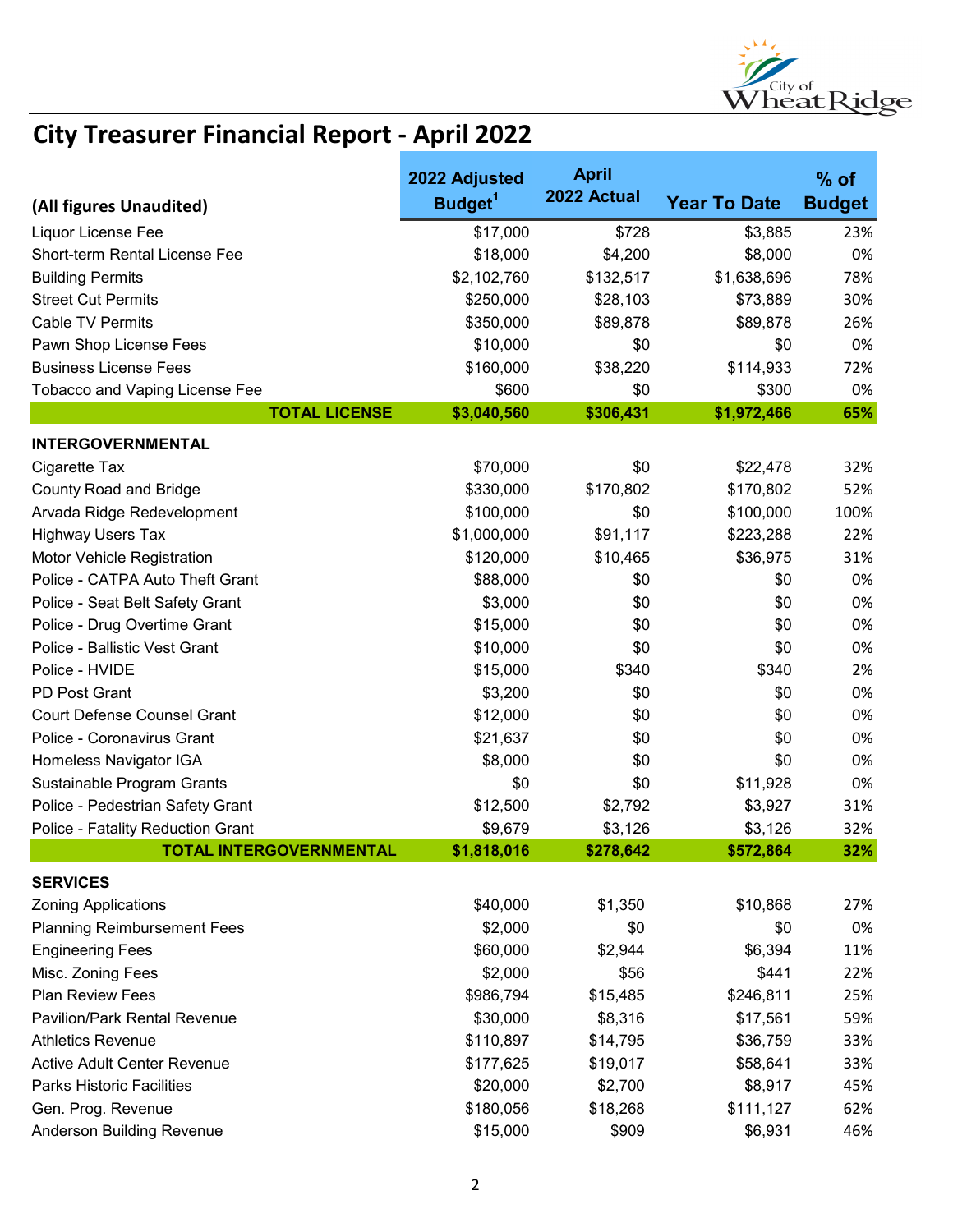

|                                                    | 2022 Adjusted       | <b>April</b><br>2022 Actual |                     | $%$ of        |
|----------------------------------------------------|---------------------|-----------------------------|---------------------|---------------|
| (All figures Unaudited)                            | Budget <sup>1</sup> |                             | <b>Year To Date</b> | <b>Budget</b> |
| <b>Outdoor Swimming Fees</b>                       | \$134,000           | \$320                       | \$320               | 0%            |
| Retail Marijuana Fees                              | \$370,000           | \$30,759                    | \$97,905            | 26%           |
| Police Report Fees                                 | \$15,137            | \$384                       | \$5,989             | 40%           |
| Pawn Shop Ticket Fees                              | \$12,000            | \$0                         | \$1,619             | 13%           |
| Sex Offender Registration                          | \$4,866             | \$350                       | \$1,200             | 25%           |
| <b>Police Drug Destruction Fees</b>                | \$10                | \$0                         | \$10                | 100%          |
| Police Fees - MISC                                 | \$1,800             | \$50                        | \$100               | 6%            |
| <b>Police Duty Reimbursement</b>                   | \$146,000           | \$5,465                     | \$17,060            | 12%           |
| <b>Facilities Fees</b>                             | \$1,833,500         | \$127,001                   | \$509,099           | 28%           |
| <b>Aquatics Fees</b>                               | \$86,000            | \$763                       | \$19,859            | 23%           |
| <b>Fitness Fees</b>                                | \$234,560           | \$36,038                    | \$66,368            | 28%           |
| <b>TOTAL SERVICES</b>                              | \$4,462,245         | \$284,970                   | \$1,223,979         | 27%           |
| <b>FINES &amp; FORFEITURES</b>                     |                     |                             |                     |               |
| <b>Municipal Court Fines</b>                       | \$50,000            | \$1,978                     | \$8,383             | 17%           |
| <b>Nuisance Violations Fees</b>                    | \$39,000            | \$1,740                     | \$8,026             | 21%           |
| <b>Handicap Parking Fees</b>                       | \$500               | \$225                       | \$450               | 90%           |
| <b>Traffic</b>                                     | \$200,000           | \$7,300                     | \$27,024            | 14%           |
| General                                            | \$15,000            | \$100                       | \$3,595             | 24%           |
| Other                                              | \$5,000             | \$100                       | \$200               | 4%            |
| Parking                                            | \$500               | \$0                         | \$295               | 59%           |
| No Proof of Insurance                              | \$15,000            | \$645                       | \$4,195             | 28%           |
| <b>TOTAL FINE &amp; FORFEITURES</b>                | \$325,000           | \$12,088                    | \$52,168            | 16%           |
|                                                    |                     |                             |                     |               |
| <b>INTEREST</b>                                    |                     |                             |                     |               |
| <b>Interest Earnings</b>                           | \$21,849            | \$1,272                     | \$4,682             | 21%           |
| <b>TOTAL INTEREST</b>                              | \$21,849            | \$1,272                     | \$4,682             | 21%           |
|                                                    |                     |                             |                     |               |
| <b>OTHER</b>                                       |                     |                             |                     |               |
| Cable Peg Fees<br><b>Xcel Solar Garden Credits</b> | \$35,200            | \$8,359                     | \$8,359             | 24%           |
|                                                    | \$50,000            | \$6,786                     | \$10,573            | 21%           |
| Miscellaneous Income                               | \$425,000           | \$40,318                    | \$166,873           | 39%           |
| Sustainable Neighborhoods                          | \$5,000             | \$753                       | \$753               | 15%           |
| <b>City Tree Sale Proceeds</b>                     | \$24,600            | \$10,345                    | \$10,345            | 42%           |
| American Rescue Plan Act                           | \$308,596           | \$0                         | \$0                 | 0%            |
| <b>TOTAL OTHER</b>                                 | \$848,396           | \$66,561                    | \$196,903           | 23%           |
| <b>Total General Fund</b>                          | \$48,069,108        | \$4,226,364                 | \$18,274,881        | 38%           |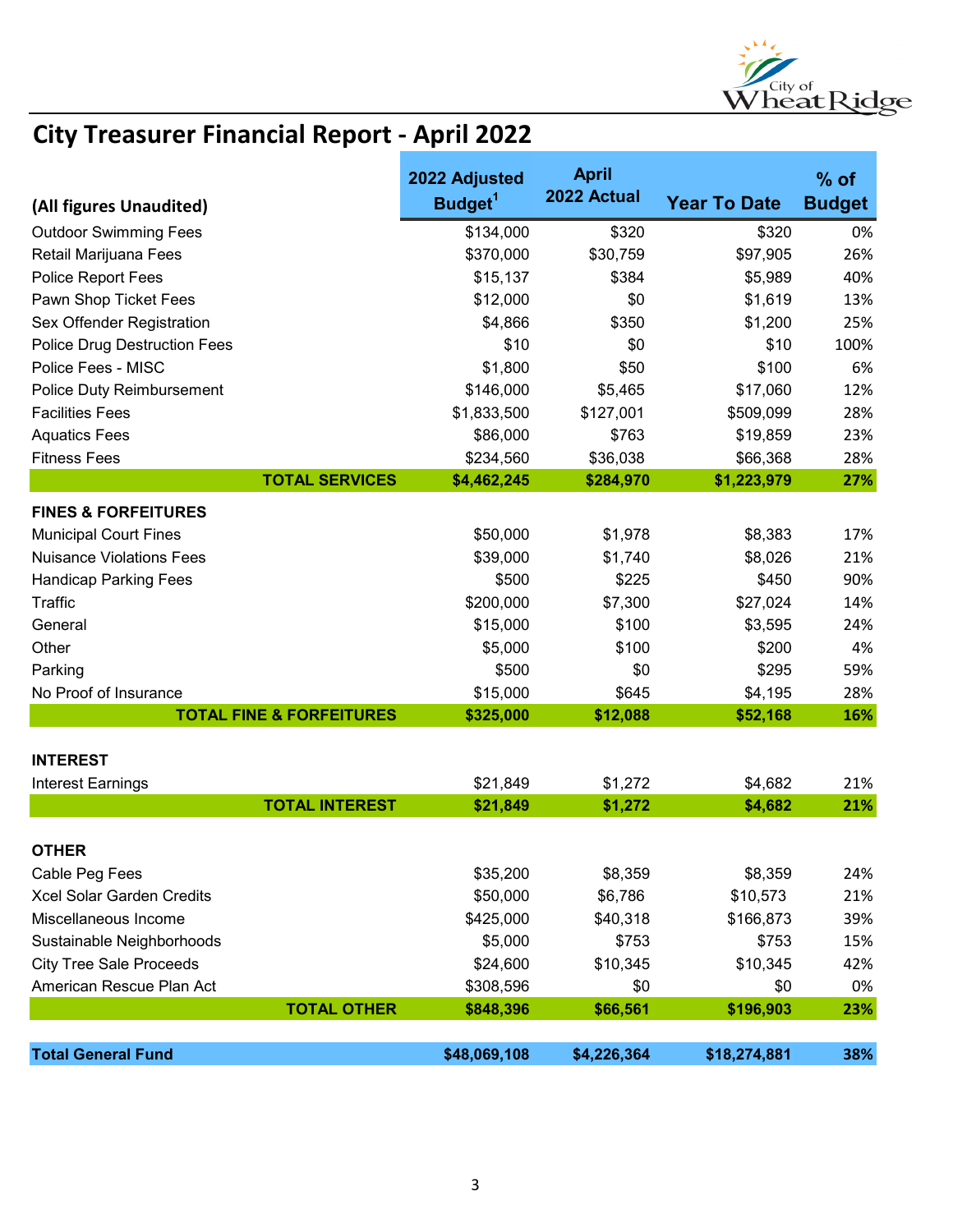

| (All figures Unaudited)                     | 2022 Adjusted<br>Budget <sup>1</sup> | <b>April</b><br>2022 Actual | <b>Year To Date</b> | $%$ of<br><b>Budget</b> |
|---------------------------------------------|--------------------------------------|-----------------------------|---------------------|-------------------------|
|                                             |                                      |                             |                     |                         |
| <b>SECTION 2: GENERAL FUND EXPENDITURES</b> |                                      |                             |                     |                         |
|                                             |                                      |                             |                     |                         |
| Legislative                                 |                                      |                             |                     |                         |
| Legislative Services                        | \$575,507                            | \$12,420                    | \$270,433           | 47%                     |
| <b>Total</b>                                | \$575,507                            | \$12,420                    | \$270,433           | 47%                     |
| <b>City Manager's Office</b>                |                                      |                             |                     |                         |
| <b>City Manager</b>                         | \$809,878                            | \$69,259                    | \$202,017           | 25%                     |
| <b>Economic Development</b>                 | \$2,115,076                          | \$15,470                    | \$661,307           | 31%                     |
| <b>Total</b>                                | \$2,924,954                          | \$84,729                    | \$863,324           | 30%                     |
| <b>City Attorney</b>                        |                                      |                             |                     |                         |
| <b>City Attorney</b>                        | \$430,000                            | \$10,372                    | \$66,963            | 16%                     |
| <b>Total</b>                                | \$430,000                            | \$10,372                    | \$66,963            | 16%                     |
| <b>City Clerk's Office</b>                  |                                      |                             |                     |                         |
| <b>City Clerk</b>                           | \$188,499                            | \$15,458                    | \$41,684            | 22%                     |
| <b>Total</b>                                | \$188,499                            | \$15,458                    | \$41,684            | 22%                     |
| <b>City Treasurer</b>                       |                                      |                             |                     |                         |
| <b>City Treasurer</b>                       | \$36,208                             | \$4,003                     | \$10,394            | 29%                     |
| <b>Total</b>                                | \$36,208                             | \$4,003                     | \$10,394            | 29%                     |
| <b>Central Charges</b>                      |                                      |                             |                     |                         |
| <b>Central Charges</b>                      | \$5,591,715                          | \$364,685                   | \$1,662,117         | 30%                     |
| <b>Total</b>                                | \$5,591,715                          | \$364,685                   | \$1,662,117         | 30%                     |
| <b>Municipal Court</b>                      |                                      |                             |                     |                         |
| <b>Municipal Court</b>                      | \$1,106,755                          | \$91,799                    | \$249,829           | 23%                     |
| <b>Total</b>                                | \$1,106,755                          | \$91,799                    | \$249,829           | 23%                     |
| <b>Administrative Services</b>              |                                      |                             |                     |                         |
| Administration                              | \$398,393                            | \$53,591                    | \$134,333           | 34%                     |
| <b>Public Information</b>                   | \$382,342                            | \$19,037                    | \$58,711            | 15%                     |
| Finance                                     | \$799,764                            | \$70,576                    | \$192,512           | 24%                     |
| Human Resources                             | \$771,490                            | \$53,853                    | \$171,573           | 22%                     |
| Procurement                                 | \$185,422                            | \$20,351                    | \$55,243            | 30%                     |
| <b>Information Technology</b>               | \$2,379,097                          | \$154,617                   | \$519,474           | 22%                     |
| <b>Total</b>                                | \$4,916,508                          | \$372,025                   | \$1,131,846         | 23%                     |
| <b>Community Development</b>                |                                      |                             |                     |                         |
| Administration                              | \$290,983                            | \$32,548                    | \$86,870            | 30%                     |
| Planning                                    | \$1,210,076                          | \$80,402                    | \$224,874           | 19%                     |
| <b>Building</b>                             | \$1,963,937                          | \$511,311                   | \$1,031,290         | 53%                     |
| Engineering                                 | \$936,360                            | \$97,041                    | \$270,794           | 29%                     |
| <b>Total</b>                                | \$4,401,356                          | \$721,302                   | \$1,613,828         | 37%                     |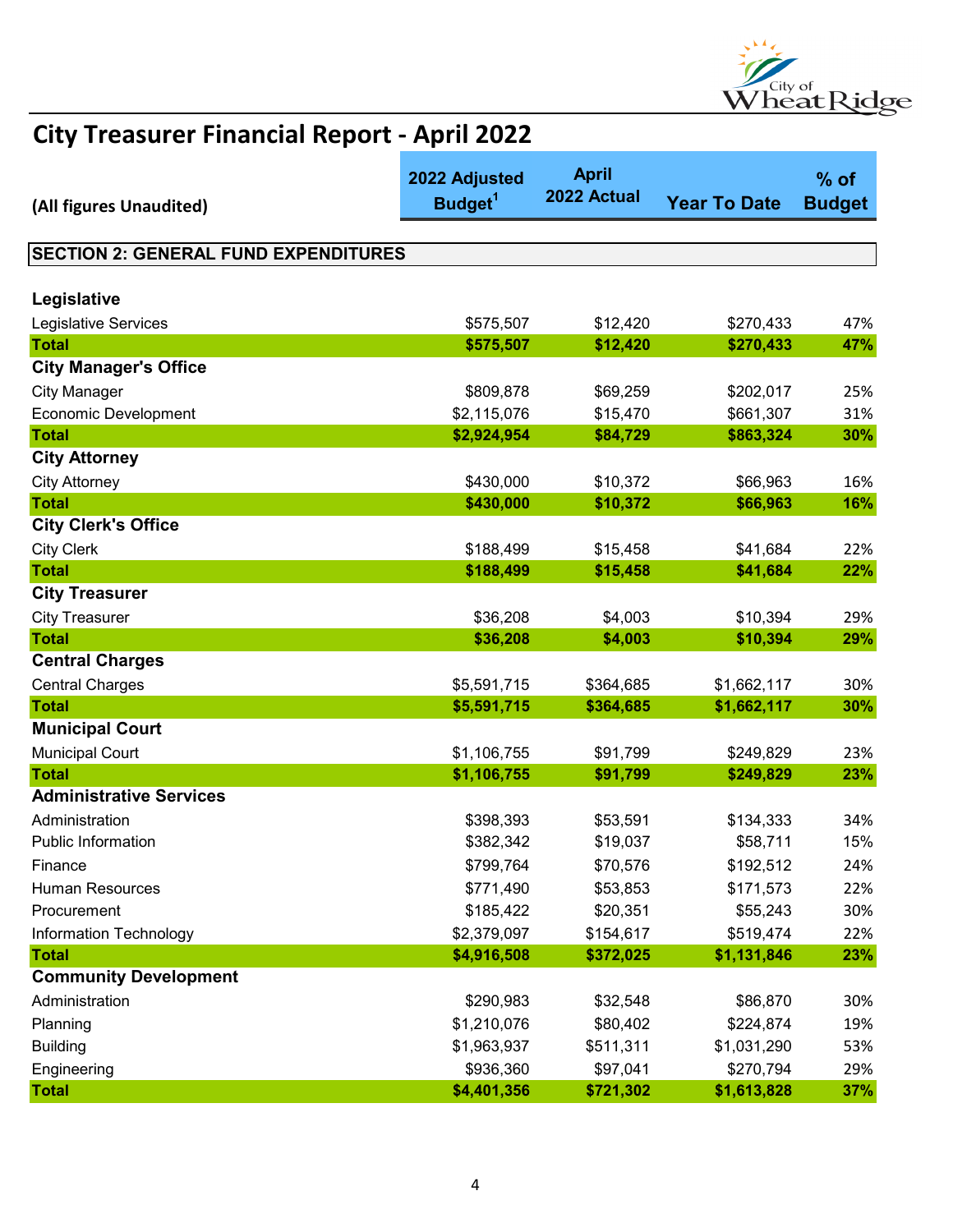

| (All figures Unaudited)                  | 2022 Adjusted<br>Budget <sup>1</sup> | <b>April</b><br>2022 Actual | <b>Year To Date</b> | $%$ of<br><b>Budget</b> |
|------------------------------------------|--------------------------------------|-----------------------------|---------------------|-------------------------|
| <b>Police</b>                            |                                      |                             |                     |                         |
| Administration                           | \$2,142,680                          | \$241,302                   | \$681,317           | 32%                     |
| Grants                                   | \$171,607                            | \$9,794                     | \$14,420            | 8%                      |
| <b>Community Services Team</b>           | \$316,953                            | \$25,596                    | \$120,955           | 38%                     |
| <b>Crime Prevention Team</b>             | \$343,242                            | \$18,122                    | \$49,481            | 14%                     |
| Records Team                             | \$516,132                            | \$37,027                    | \$112,320           | 22%                     |
| <b>Training and Accreditation</b>        | \$432,352                            | \$22,466                    | \$101,380           | 23%                     |
| Patrol                                   | \$5,962,628                          | \$709,241                   | \$1,963,425         | 33%                     |
| <b>Investigations Bureau</b>             | \$2,813,495                          | \$290,436                   | \$880,129           | 31%                     |
| Crime & Traffic Team                     | \$571,492                            | \$68,327                    | \$187,793           | 33%                     |
| <b>Total</b>                             | \$13,270,581                         | \$1,422,311                 | \$4,111,220         | 31%                     |
| <b>Public Works</b>                      |                                      |                             |                     |                         |
| Operations                               | \$4,286,606                          | \$252,828                   | \$860,622           | 20%                     |
| <b>Total</b>                             | \$4,286,606                          | \$252,828                   | \$860,622           | <b>20%</b>              |
| <b>Parks and Recreation</b>              |                                      |                             |                     |                         |
| Administration                           | \$367,510                            | \$30,788                    | \$84,369            | 23%                     |
| Recreation                               | \$369,701                            | \$33,004                    | \$92,706            | 25%                     |
| Parks Maintenance                        | \$1,605,750                          | \$138,222                   | \$341,594           | 21%                     |
| Forestry                                 | \$749,164                            | \$45,726                    | \$125,795           | 17%                     |
| Parks & Open Space                       | \$180,584                            | \$8,034                     | \$23,412            | 13%                     |
| Anderson Building                        | \$87,964                             | \$7,779                     | \$21,669            | 25%                     |
| <b>Athletics</b>                         | \$236,799                            | \$24,887                    | \$64,367            | 27%                     |
| <b>General Programs</b>                  | \$338,534                            | \$26,657                    | \$82,624            | 24%                     |
| <b>Outdoor Pool</b>                      | \$301,016                            | \$11,698                    | \$24,622            | 8%                      |
| <b>Active Adult Center</b>               | \$463,183                            | \$46,018                    | \$127,025           | 27%                     |
| <b>Historic Buildings</b>                | \$74,327                             | \$1,134                     | \$4,818             | 6%                      |
| <b>Rec Center Facilities</b>             | \$626,982                            | \$73,094                    | \$189,351           | 30%                     |
| <b>Rec Center Aquatics</b>               | \$914,497                            | \$91,151                    | \$257,119           | 28%                     |
| <b>Rec Center Facilities</b>             | \$360,945                            | \$28,003                    | \$81,940            | 23%                     |
| <b>Facility Maintenance</b>              | \$1,107,331                          | \$78,078                    | \$220,925           | 20%                     |
| <b>Total</b>                             | \$7,784,287                          | \$644,273                   | \$1,742,336         | 22%                     |
| <b>Total General Fund</b>                | \$45,512,976                         | \$3,996,205                 | \$12,624,596        | 28%                     |
| <b>Transfers to Other Funds</b>          | \$7,495,445                          | \$0                         | \$7,495,445         | 100%                    |
| <b>Total General Fund With Transfers</b> | \$53,008,421                         | \$3,996,205                 | \$20,120,041        | 38%                     |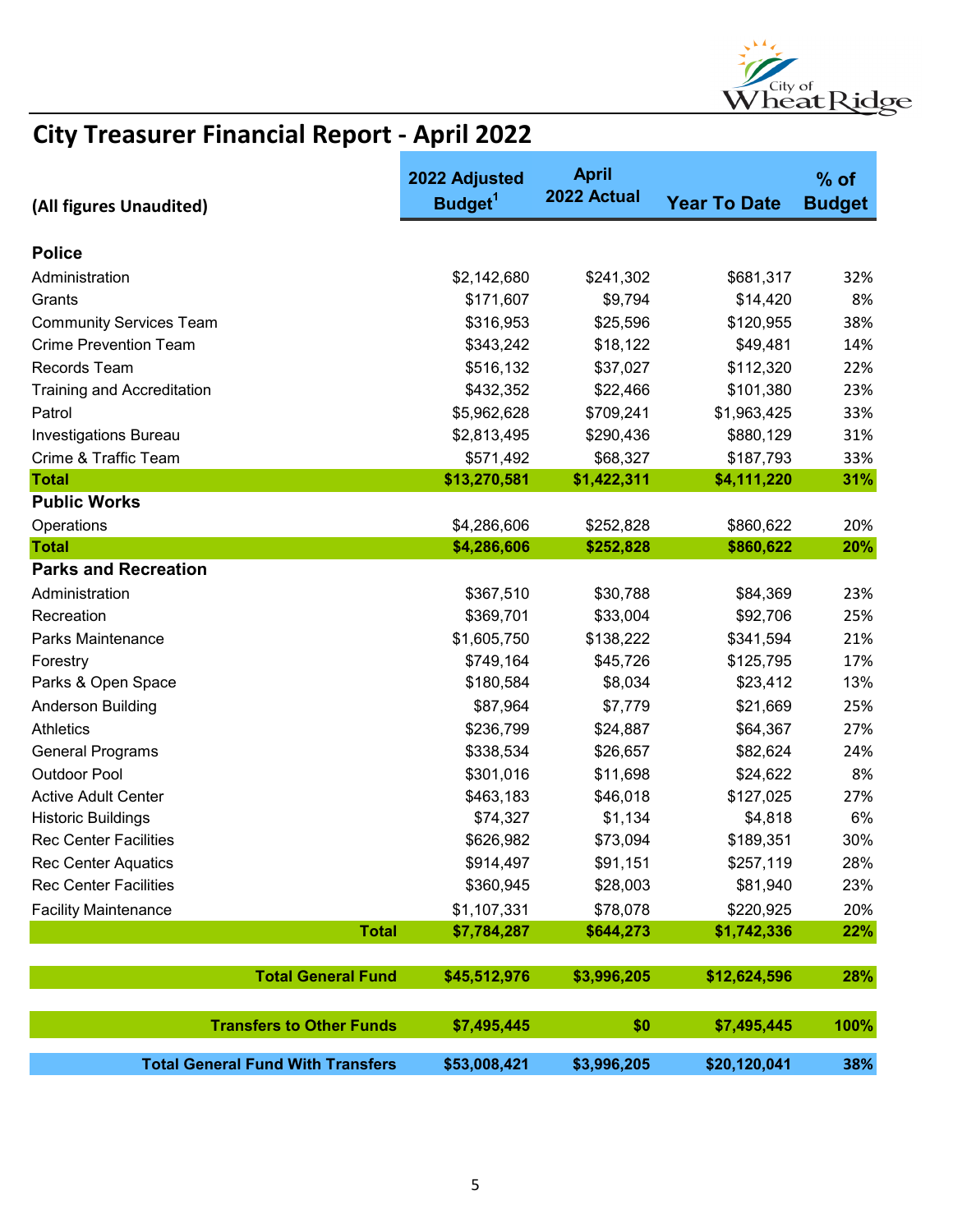

| (All figures Unaudited)                       | 2022 Adjusted<br>Budget <sup>1</sup> | <b>April</b><br>2022 Actual | <b>Year To Date</b> | $%$ of<br><b>Budget</b> |
|-----------------------------------------------|--------------------------------------|-----------------------------|---------------------|-------------------------|
| <b>SECTION 3: CAPITAL FUNDS</b>               |                                      |                             |                     |                         |
|                                               |                                      |                             |                     |                         |
| <b>Capital Improvement Program (CIP)</b>      |                                      |                             |                     |                         |
| Revenues                                      | \$13,875,898                         | \$43,583                    | \$104,823           | 1%                      |
| <b>Transfer from General Fund</b>             | \$6,995,445                          | \$0                         | \$6,995,445         | 100%                    |
| Expenditures                                  | \$22,464,828                         | \$1,053,052                 | \$3,050,389         | 14%                     |
| <b>SECTION 4: SPECIAL REVENUE FUNDS</b>       |                                      |                             |                     |                         |
| <b>Public Art Fund</b>                        |                                      |                             |                     |                         |
| Revenues                                      | \$498,533                            | \$1,867                     | \$93,770            | 19%                     |
| Expenditures                                  | \$185,000                            | \$0                         | \$18,500            | 0%                      |
| <b>Police Investigation Fund</b>              |                                      |                             |                     |                         |
| Revenues                                      | \$10                                 | \$0                         | \$1                 | 12%                     |
| Expenditures                                  | \$9,000                              | \$0                         | \$0                 | 0%                      |
| <b>Open Space Fund</b>                        |                                      |                             |                     |                         |
| Revenues                                      | \$3,812,006                          | \$229,416                   | \$369,008           | 10%                     |
| Expenditures                                  | \$7,654,348                          | \$460,421                   | \$1,023,580         | 13%                     |
| <b>Municipal Court</b>                        |                                      |                             |                     |                         |
| Revenues                                      | \$10,300                             | \$380                       | \$1,361             | 13%                     |
| Expenditures                                  | \$32,250                             | \$2,390                     | \$2,640             | 8%                      |
| <b>Renew Wheat Ridge Bond</b>                 |                                      |                             |                     |                         |
| Revenues                                      | \$5,900,000                          | \$0                         | \$5,900,000         | 0%                      |
| Expenditures                                  | \$5,900,000                          | \$0                         | \$0                 | 0%                      |
| <b>Conservation Trust</b>                     |                                      |                             |                     |                         |
| Revenues                                      | \$351,111                            | \$407                       | \$112,820           | 32%                     |
| Expenditures                                  | \$902,383                            | \$2,632                     | \$2,632             | 0%                      |
| <b>Capital Equipment Replacement Fund</b>     |                                      |                             |                     |                         |
| Revenues                                      | \$100                                | \$1                         | \$3                 | 3%                      |
| <b>Transfer from General Fund</b>             | \$500,000                            | \$0                         | \$500,000           | 100%                    |
| Expenditures                                  | \$0                                  | \$0                         | \$0                 | 0%                      |
| <b>Crime Prevention/Code Enforcement Fund</b> |                                      |                             |                     |                         |
| Revenues                                      | \$470,100                            | \$31,536                    | \$88,982            | 19%                     |
| Expenditures                                  | \$621,305                            | \$45,664                    | \$124,251           | 20%                     |